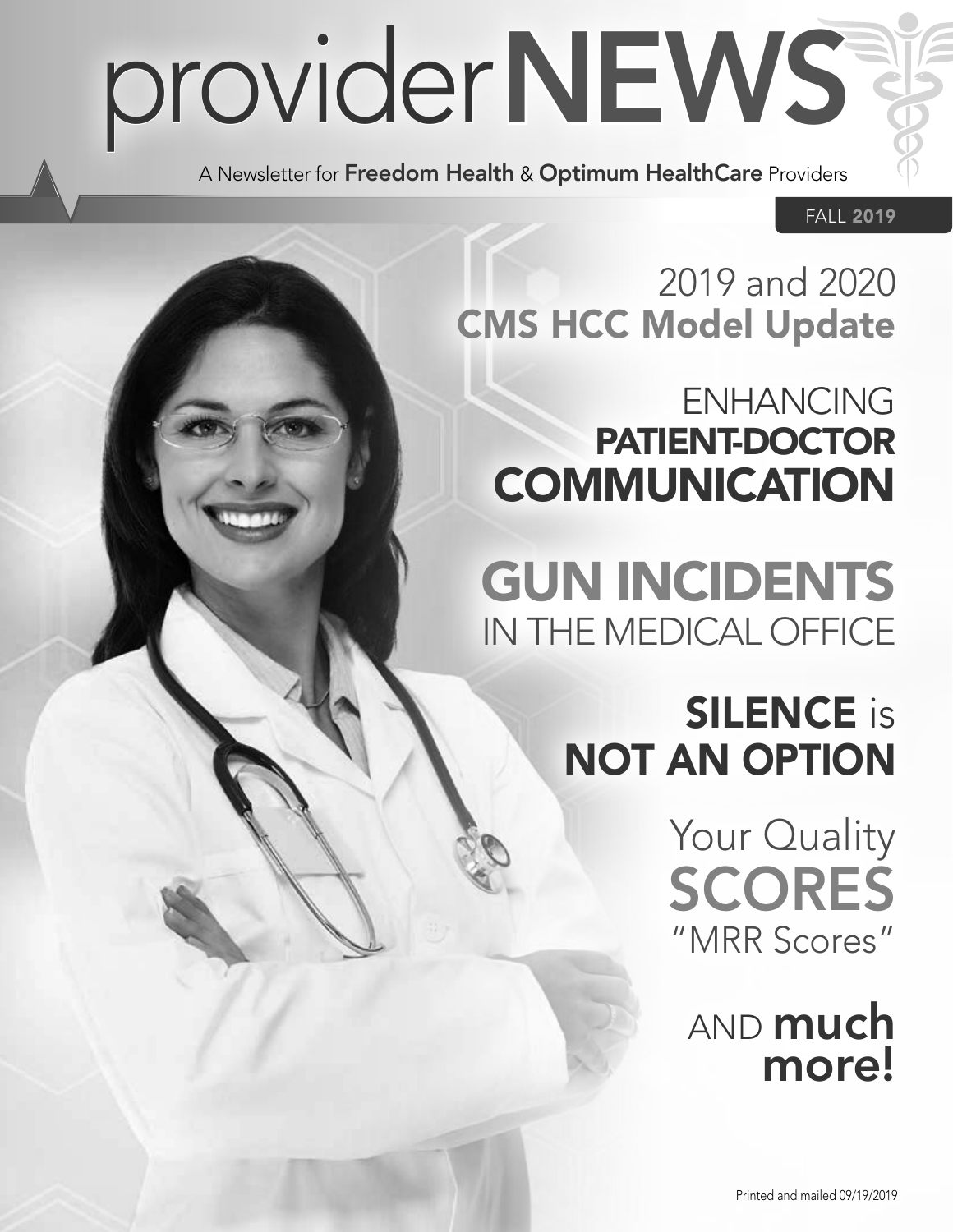# 2019 AND 2020 CMS HCC Model Updates

Medicare Risk Adjustment has been full of significant changes recently including revamping of the Hierarchical Condition Categories (HCCs) Models. The CMS 2019 and 2020 payment years (PY) HCC Models include mandatory changes due to the 21st Century Cures Act. You will find new HCCs as well as updated risk score coefficients.

The Payment Year 2019 HCC Model (effective 2018 dates of service) includes changes to Drug Abuse and Drug/Alcohol Dependence, Mental Health and Chronic Kidney Disease. You will find an expanded code set for Drug/Alcohol Dependence under HCC 55. In addition, a new category has been created for Uncomplicated Drug Abuse, HCC 56. Mental Health categories have been enhanced with two new HCCs titled Reactive and Unspecific Psychosis, HCC 58, and Personality Disorders, HCC 60. You will find the previous category titled Major Depressive, Bipolar, and Paranoid Disorders has been relabeled to HCC 59. Chronic Kidney Disease Stage 3 has also made a

comeback for risk adjustment purposes with its own newly created HCC 138.

The Payment Year 2020 HCC Model (effective 2019 dates of service) also includes exciting changes involving Dementia and Pressure Ulcers. Two new HCCs have been created for Dementia with Complications, HCC 51, and Dementia without Complication, HCC 52. Ulcers have gained a new category for Pressure Ulcer of Skin with Partial Thickness Skin Loss, HCC 159.

It is now more important than ever that providers diagnose and accurately document these diseases to the highest degree of specificity so the most specific diagnosis code can be selected. Often, specificity in documentation is the difference between a diagnosis code that risk adjusts or not. Detailed documentation is required to support each HCC and is the driving force behind successful risk adjustment practices.



# Socioeconomic Status and Diabetic Care

The Health Plan has invested additional resources into the care of its members that may be at risk for developing diabetes. The Chronic Care Improvement Project (CCIP) is a three-year commitment made by the Health Plan to identify those members with an at risk HgbA1c level.

When considering your treatment plan please consider the cost of medications as many patients are on a fixed income and may have difficulty affording medications or services. Asking the patient if they will be able to afford their medications is a simple, and direct, approach to determining if the patient will follow your treatment plan.

If a patient voices concern regarding their ability to afford their medications, you can refer them back to the Health Plan for assistance. The Health Plan has a staff of highly skilled social workers who can help identify financial resources that may be able to reduce or eliminate patient co-pays. The service is included with their benefit package.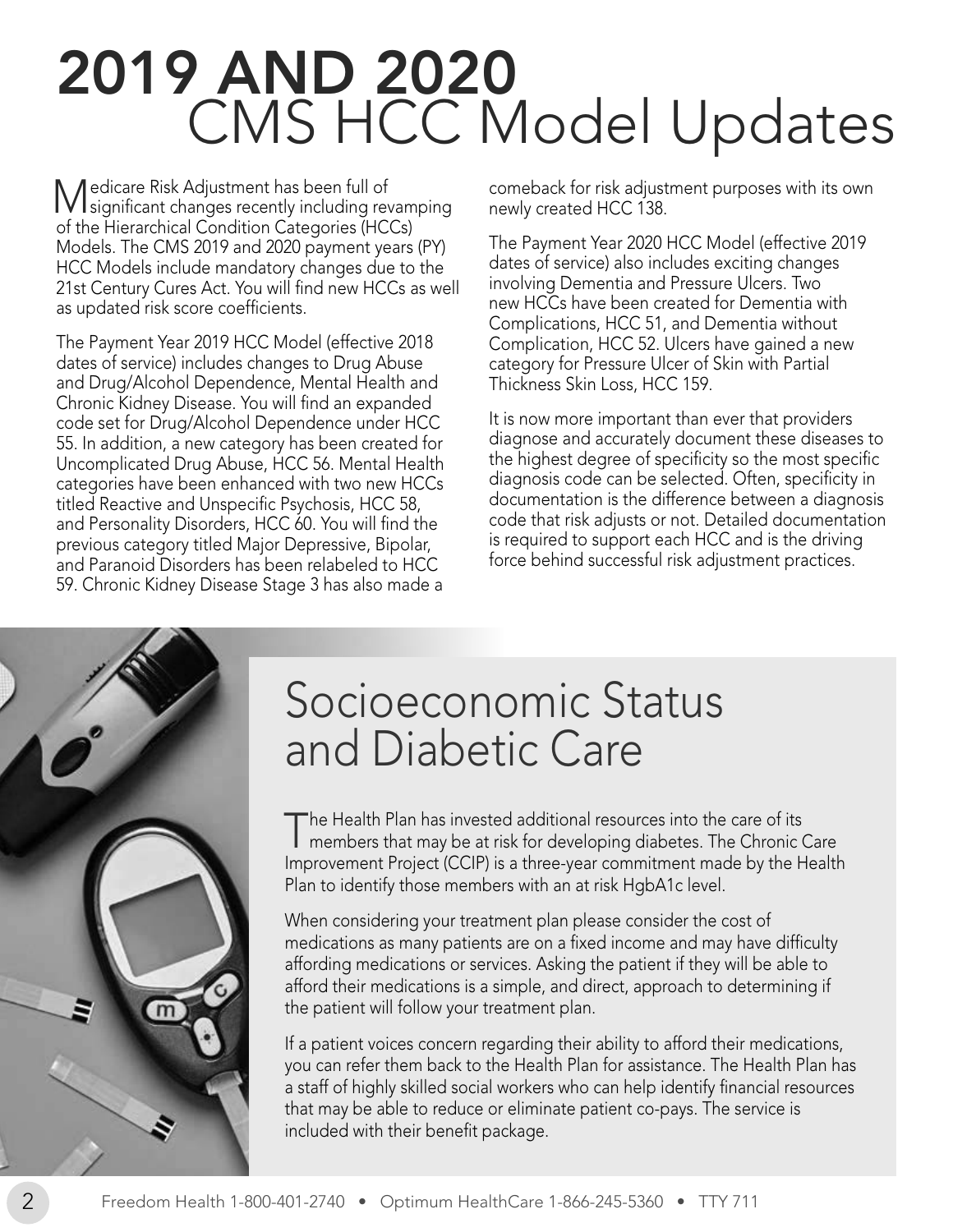# ENHANCING P ATIENT-DOCTOR COMMUNICA TION



such as maintaining eye contact as well as talking their care, it enhances their care experiences, builds Teach-Back and Ask Me 3 Methods. The Teach-Back their satisfaction.

## The Ask Me 3 Method encourages patients to ask<br>3 questions: patients, such as the OpenNotes project, physicians<br>patients, such as the OpenNotes project, physicians

- 
- 
- 

While it may not be customary, you can improve

One of the essential factors in achieving patient-<br>Contered care is good physician-patient patient's medical notes with them. When patients can<br>patient's medical notes with them. When patients can communication, this is one element that should read their medical notes, it fosters patient engagement. not be overlooked. There are many suggestions Ultimately, when patients are more actively involved in slowly, clearly and less often. You can also use the trust between the physician and patient, and improves

method is when you ask the patient to explain in<br>their own words the information you gave them.<br>This method demonstrates understanding and<br>comprehension of the information the patient<br>received. It also lets the patient tak

1.) What is my main problem?<br>
1.) What is my main problem?<br>
to join this movement towards transparency and patio to join this movement towards transparency and patient 2.) What do I need to do? engagement. Physicians can start engaging their patients today just by letting them look at their records 3.) Why is it important for me to do this? during their regular appointments. It's a simple gesture with surprisingly beneficial results.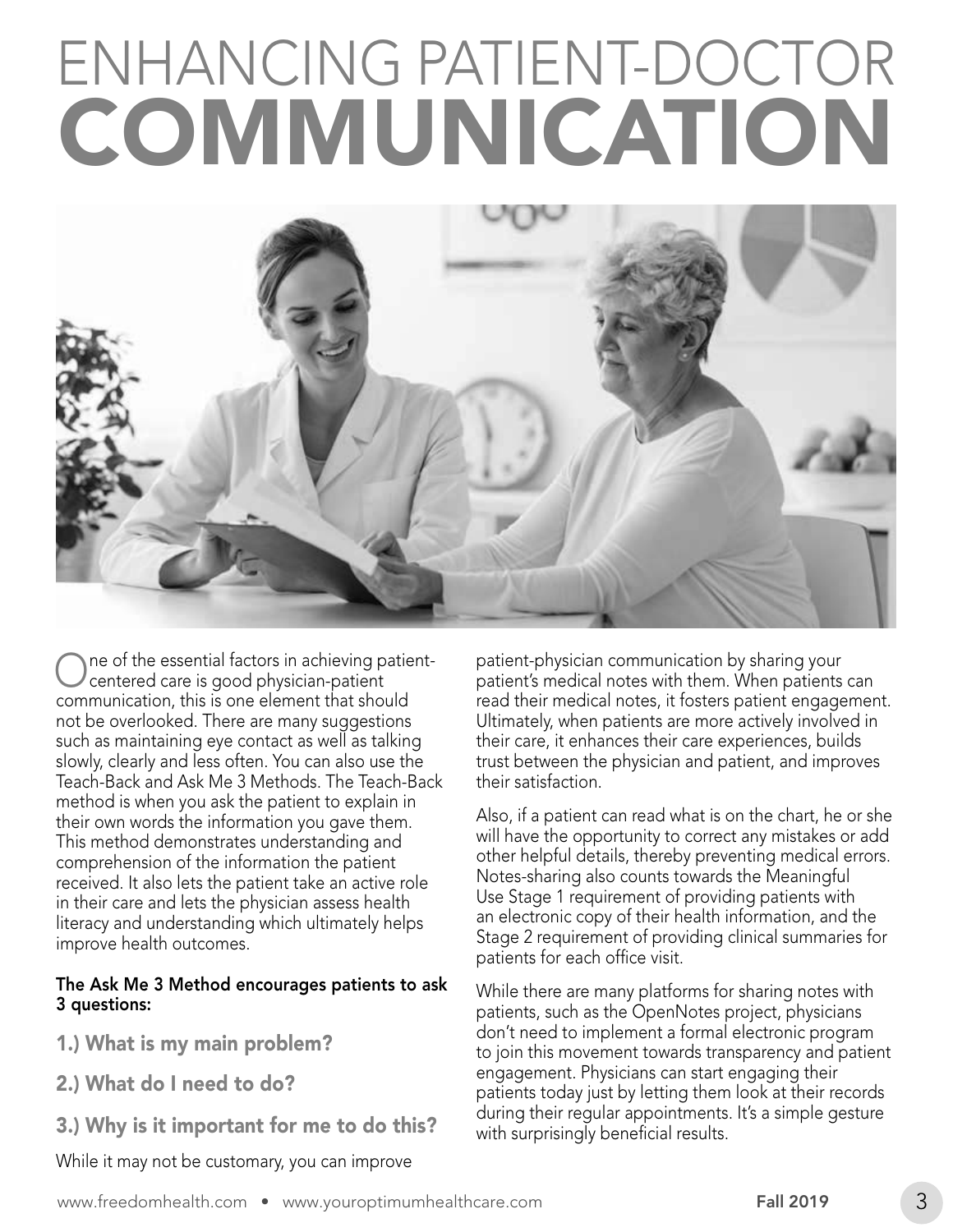# MEL

# PLAN + PRACTICE = PROTECTION

The uns are pervasive and threats of gun violence<br>are a reality. As a medical provider, one of you<br>foremost duties is patient and staff safety. An are a reality. As a medical provider, one of your foremost duties is patient and staff safety. An effective office safety program involves identifying hazards, developing a plan to mitigate them and having practice drills, thereby protecting people and premises. Certain factors may act as catalysts for gun incidents in medical offices:

- an anxious or angry patient or family member;
- long wait times, especially as the day progresses;
- patients/family left in waiting or exam rooms with no information or attention from staff;
- provider use of cell phones or computers, giving the impression of unconcern.

#### PLAN

- recognize that an incident might occur; formulate a plan for dealing with it.
- review your plan with staff. Train staff to recognize signs of patient or family stress, including nonverbal language – and to defuse the situation with simple strategies: calming talk, a bottle of water or a separate waiting area.
- evaluate the physical setup of the office and make changes if needed.
- Keep doors between waiting and exam areas locked, including the back door.
- Secure the reception area with a glass or heavyduty plastic partition.
- Install cameras in waiting rooms and hallways.
- Give the front-desk person a code or alarm with which to alert others, and a list of emergency numbers.
- ask a police officer to speak to staff about office security and de-escalation tactics.
- call the police before a situation turns violent.
- post signs in the office that violence of any kind will not be tolerated and will be reported to the police.

#### PRACTICE

- hold safety drills according to your written plan; change the plan as needed.
- keep a record of your drills.

For more tips and guidelines, see OSHA's "Preventing Workplace Violence in Healthcare:"

#### [osha.gov/dsg/hospitals/workplace\\_violence.html](http://osha.gov/dsg/hospitals/workplace_violence.html)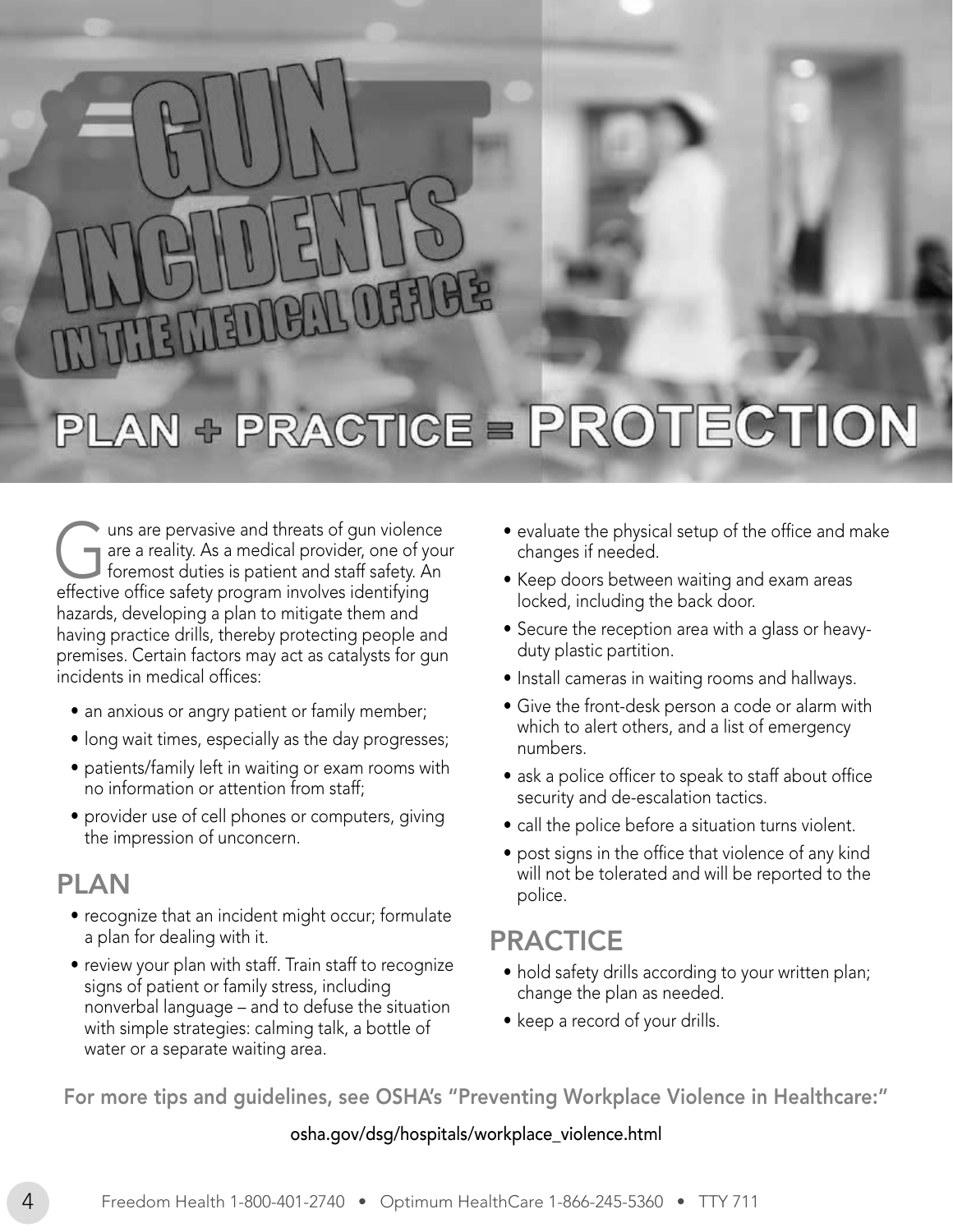# SILENCE IS *NOT* AN OPTION

# ABUSE, NEGLECT & EXPLOITATION

Elder abuse, neglect or exploitation does not usually end on its own - someone must report it! A victim may not reach out for help for various reasons such as shame or fear. As a mandatory reporter, you can take the first step to end the abuse.

#### WHO IS A MANDATORY REPORTER?

Health care providers, including nurses, are mandatory reporters of abuse, neglect or exploitation of the elderly, children and vulnerable adults. According to Florida Department of Children and Families, a vulnerable adult is a person age 18 or older whose ability to perform the normal activities of daily living, and/or to provide for his or her own care or protection, is impaired due to a mental, emotional, sensory, long-term physical, or developmental disability or dysfunction, or brain damage, or due to the infirmities of aging.

#### WILL THERE BE ANY CONSEQUENCES?

According to Florida Statute 415.111 under Adult Protective Services, "a person who knowingly and willfully fails to report a case of known or suspected abuse, neglect, or exploitation of a vulnerable adult, or who knowingly and willfully prevents another person from doing so, commits a misdemeanor of the second degree, punishable as provided in .775.082 or s.775.083."

#### WHAT DOES IT LOOK LIKE?

Abuse or neglect is not always easy to spot but there are signs to look out for:

- Trouble Sleeping
- Seems depressed, confused, agitated, violent or withdrawn
- • Unexplained bruises, scars or accidents
- Develops sores or other preventable conditions
- Makes concerning statements about caregiver withholding money or medication
- Loses weight for no reason
- Displays signs of trauma

#### HOW DO I MAKE A REPORT?

Call: 1-800-962-2873 OR

#### Online at: [ReportAbuse.dcf.state.fl.us](http://ReportAbuse.dcf.state.fl.us)

Remember, an investigator wants to speak with the person who observed the abuse, neglect or exploitation firsthand.

*If you suspect it, report it!*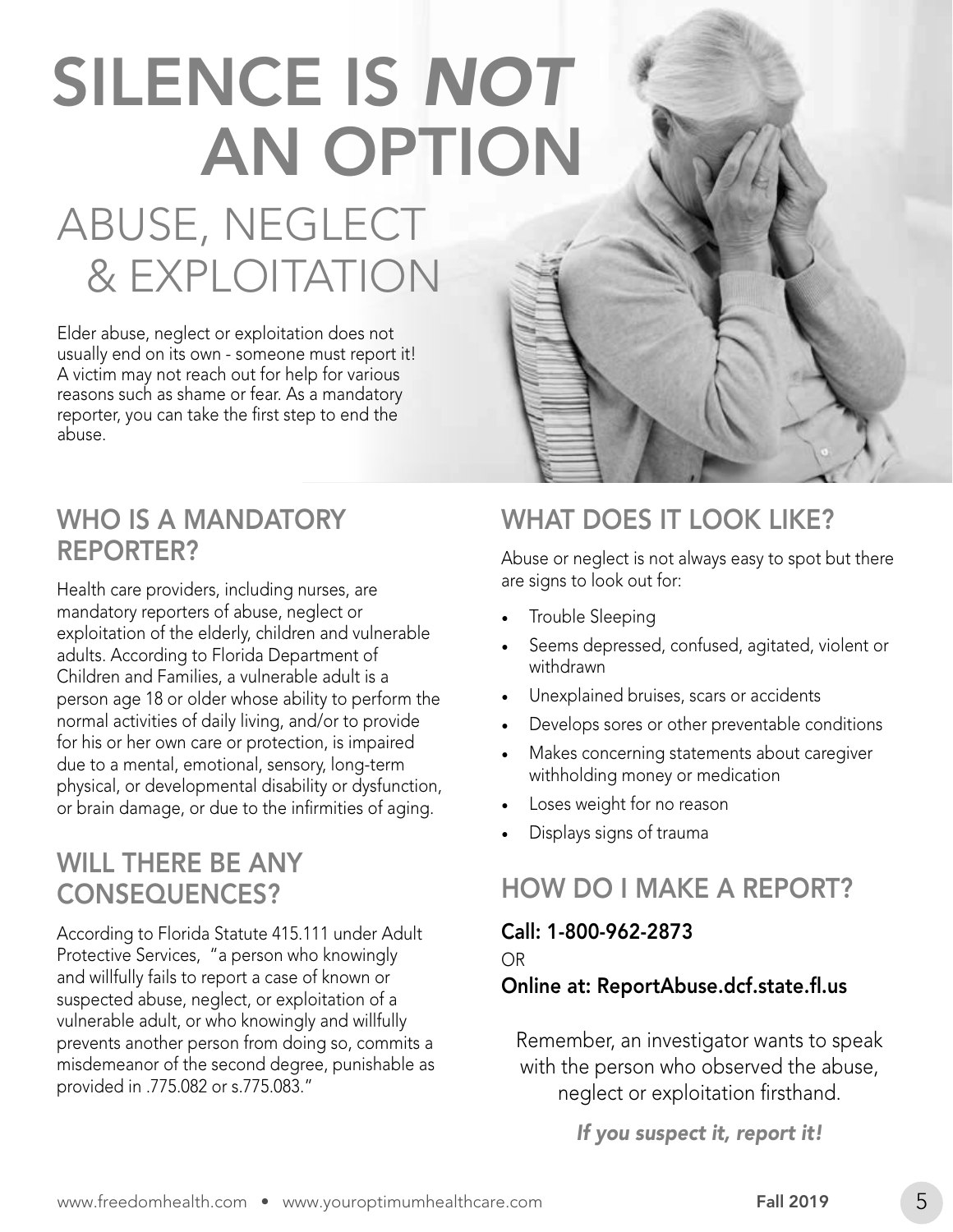# **THE RESULTS ARE IN! Quality Management**

Our goal is to help our members improve their health by providing the best care and service options. In order to do this, we rely on our Quality Management (QM) program. The QM program monitors the quality of care given by Plan providers. The QM Program also looks for areas of service that need to be improved.

Every year, we measure to see the progress we have made toward meeting our goals for healthy members. One of the tools we use to do this is called HEDIS®, which stands for Healthcare Effectiveness Data and Information Set. HEDIS® is a very common tool used by health care plans to see how well they are serving their members. We use these HEDIS® results to see where we need to focus our improvement efforts.

Our 2019 HEDIS® results show that our plans improved their performance and met quality goals in many HEDIS® measures. These areas include:



For more information on HEDIS® and Quality Measurement, go to: http://www.ncqa.org/ [HEDISQualityMeasurement.aspx](http://www.ncqa.org/HEDISQualityMeasurement.aspx)

You can also call Member Services at 1-866-245-5360 for Optimum HealthCare, Inc., or 1-800-401- 2740 for Freedom Health.



Our 2019 HEDIS® results show that Freedom Health improved its performance and met quality goals in many HEDIS<sup>®</sup> measures.

#### These areas include:

- **Adult Access to Preventive Services**
- **Adult BMI Assessment**
- **Antidepressant Medication Management**
- **Breast Cancer Screening**
- **Controlling High Blood Pressure**
- **Comprehensive Diabetes Care- Poor HbA1c Control >9 (inverted), Good HbA1c control <8 and HbA1c Testing**
- **Comprehensive Diabetes Care- Blood Pressure Controlled <140/90 mm Hg**
- **Comprehensive Diabetes Care- Eye Exams**
- **Comprehensive Diabetes Care- Monitoring Diabetic Nephropathy**
- **Colorectal Cancer Screening**
- **Use of High Risk Medications in the Elderly**
- **Medication Reconciliation Post-Discharge**
- **Osteoporosis Management in Women**
- **Rx in Rheumatoid Arthritis**
- **Pharmacotherapy Management of COPD-Systemic Corticosteroid**
- **Spirometry Testing for COPD**

Areas where we would like to improve our rates include:

- **Follow-up Hospital Mental Illness**
- **Persistence of Beta Blocker-Heart Attack**
	- **Pharmacotherapy Management of COPD-Bronchodilator**



Our 2019 HEDIS® results show that Optimum HealthCare improved its performance and met quality goals in many HEDIS<sup>®</sup> measures.

#### These areas include:

- **Adult Access to Preventive Services**
- **Adult BMI Assessment**
- **Antidepressant Med Management: Acute and Continuation Phase Rx**
- **Breast Cancer Screening**
- **Controlling High Blood Pressure**
- **Colorectal Cancer Screenings**
- **Comprehensive Diabetes Care: Poor HbA1c Control >9 (inverted), Good HbA1c Control <8 and HbA1c Testing**
- **Comprehensive Diabetes Care: Blood Pressure Controlled <140/90 mm Hg**
- **Comprehensive Diabetes Care: Eye Exams**
- **Comprehensive Diabetes Care: Monitoring Diabetic Nephropathy**
- **Colorectal Cancer Screening**
- **Use of High Risk Medications in the Elderly**
- **Medication Reconciliation Post- Discharge**
- **Osteoporosis Management in Women**
- **Persistence of Beta Blocker Heart Attack**
- **RX in Rheumatoid Arthritis**
- **Spirometry Testing for COPD**

#### Areas where we would like to improve our performance include:

- **Follow-Up Hospital Mental Illness**
- **Pharmacotherapy Management of COPD: Systemic Corticosteroid and Bronchodilator**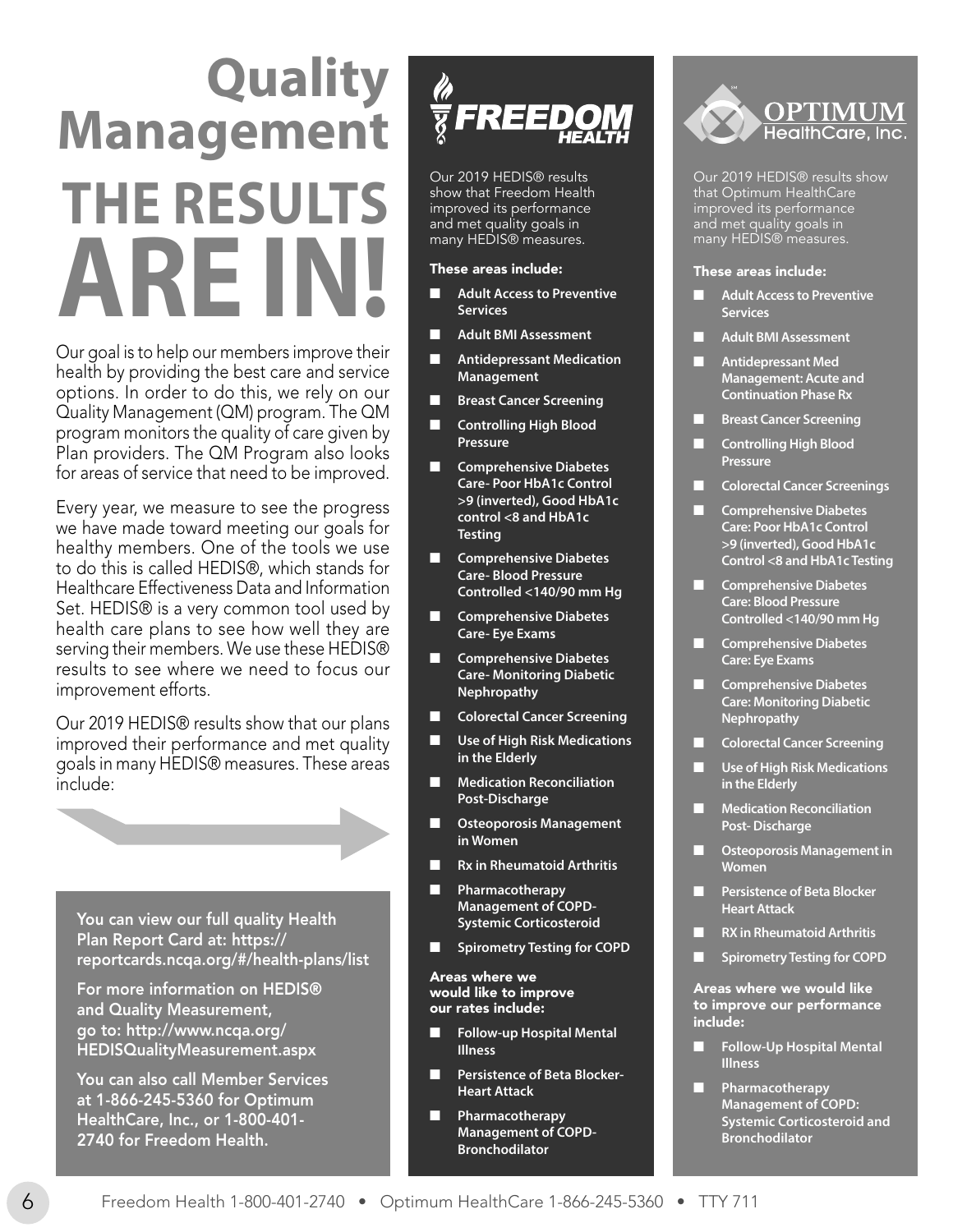

### PCE: Pharmacotherapy Management of COPD Exacerbation

The percentage of COPD exacerbations for members 40 years of age and older who had an acute inpatient discharge or ED visit on or between January 1–November 30 of the measurement year and who were dispensed appropriate medications.

#### Two rates are reported:

#### 1. Corticosteroid

The member is dispensed a systemic corticosteroid (or there was evidence of an active prescription) *within 14 days of the event.*

#### 2. Bronchodilator

The member is dispensed a bronchodilator (or there was evidence of an active prescription) *within 30 days of the event.*

These two rates should be completed every time a member has a qualifying COPD exacerbation event. A member can be part of the eligible population multiple times during the measurement year as the eligible population is based on acute inpatient discharges and ED visits. It is possible for the denominator to include multiple events for the same individual.

A comprehensive list of medications and NDC codes that qualify for this measure are available at [www.ncqa.org](https://www.ncqa.org)

#### Initiation and Engagement of Alcohol and Other Drug Abuse or Dependence Treatment

The IET HEDIS® Measure aims to quantify the percentage of adolescent and adult members who received treatment after a new episode of alcohol or other drug abuse or dependence (AOD).

#### Requirements:

Progress notes documenting initiation of AOD treatment within 14 days of diagnosis, and two or more additional services within 34 days of the initiation visit.

The following time sensitive steps are required to meet measure compliance:

- Initiation of AOD treatment (a CMS Star Score measure) through an inpatient AOD admission, outpatient visit (including office visit), intensive outpatient encounter or partial hospitalization, telehealth or medication treatment within 14 days of diagnosis.
- Engagement of AOD treatment for those who had two or more additional services with a diagnosis of AOD within 34 days of the initiation visit.

Many patients miss basic screenings and tests not knowing they are free of cost and can have assistance scheduling them. Let your patients know about the many health service options available to them through our Plan's benefits and services. It may be as simple as instructing them to call our Member Services team and providing the patient with a referral to the appropriate provider.

Let's work together to continue our improvement of HEDIS® scores and our overall quality of care. Our goal is to deliver excellence in all of our health care services!

#### Find a full list of the Plan's HEDIS® results online at:

[www.freedomhealth.com](https://www.freedomhealth.com)  $\rightarrow$  About Us  $\rightarrow$  Utilization & Quality  $\rightarrow$  Quality Management  $\rightarrow$  Monitoring Quality or

[www.youroptimumhealthcare.com](https://www.youroptimumhealthcare.com)  $\rightarrow$  About Us  $\rightarrow$  Utilization & Quality  $\rightarrow$  Quality Management  $\rightarrow$ Monitoring Quality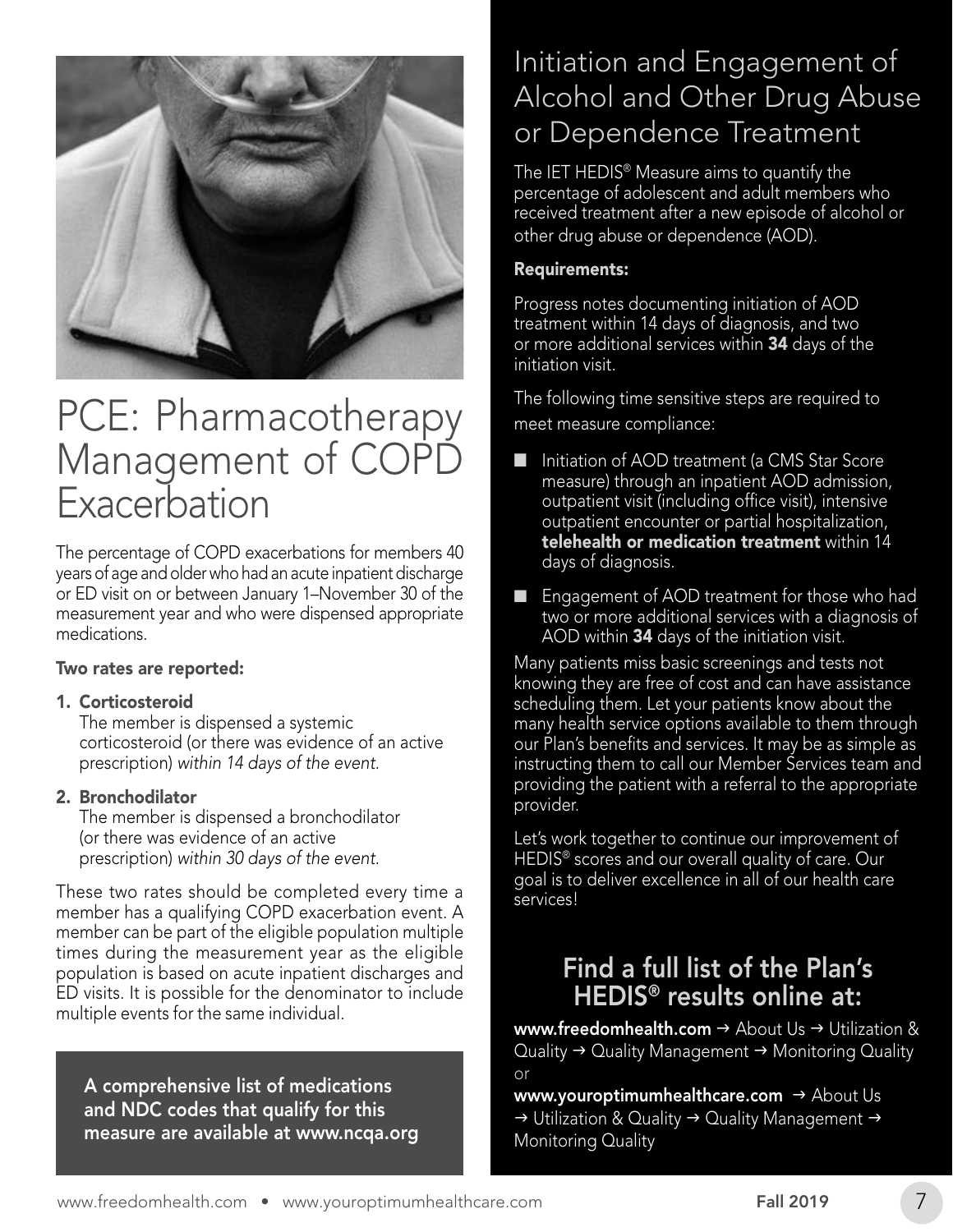# Your Quality SCORES

#### Medical Record Standards

Our Plan's goal for medical record documentation compliance is to consistently excel across the ten (10) components noted below. To meet NCQA Medical Records standards and accreditation, the Plan's Quality Management department uses these standards to conduct annual audits of sampled medical records and score network provider performance.

#### Those components are

- The record is legible
- Past medical history
- History and physical
- Allergies and adverse reactions
- Problem list
- Medication list
- Working diagnoses and treatment plans
- Unresolved problems
- Documentation of clinical findings and evaluation
- Preventive services and/or risk screening

We require that providers maintain the utmost quality of medical record documentation and ask that you pay special attention to these ten standards in your future record-keeping practices. We are very proud of our providers. Almost all ten (10) of the medical record standard components met the goal of 90 percent or greater compliance.

The standards want to see the Plan meet Medical Record Review requirements as well as help with coordination of care and follow-up of patient's medical issues. If you have any further questions on these Medical Records Standards or results, please contact your Provider Relations Representative. For additional medical record criteria and documentation standards/ requirements for adherence, please refer to our Provider Manual. Download a copy from our websites:

#### [https://www.freedomhealth.com/dlsecure/?\\_id=3023299](https://www.freedomhealth.com/dlsecure/?_id=3023299)

#### [https://www.youroptimumhealthcare.com/dlsecure/?\\_id=5763214](https://www.youroptimumhealthcare.com/dlsecure/?_id=5763214)

To request a paper copy of the Provider Manual, please contact your Provider Relations representative.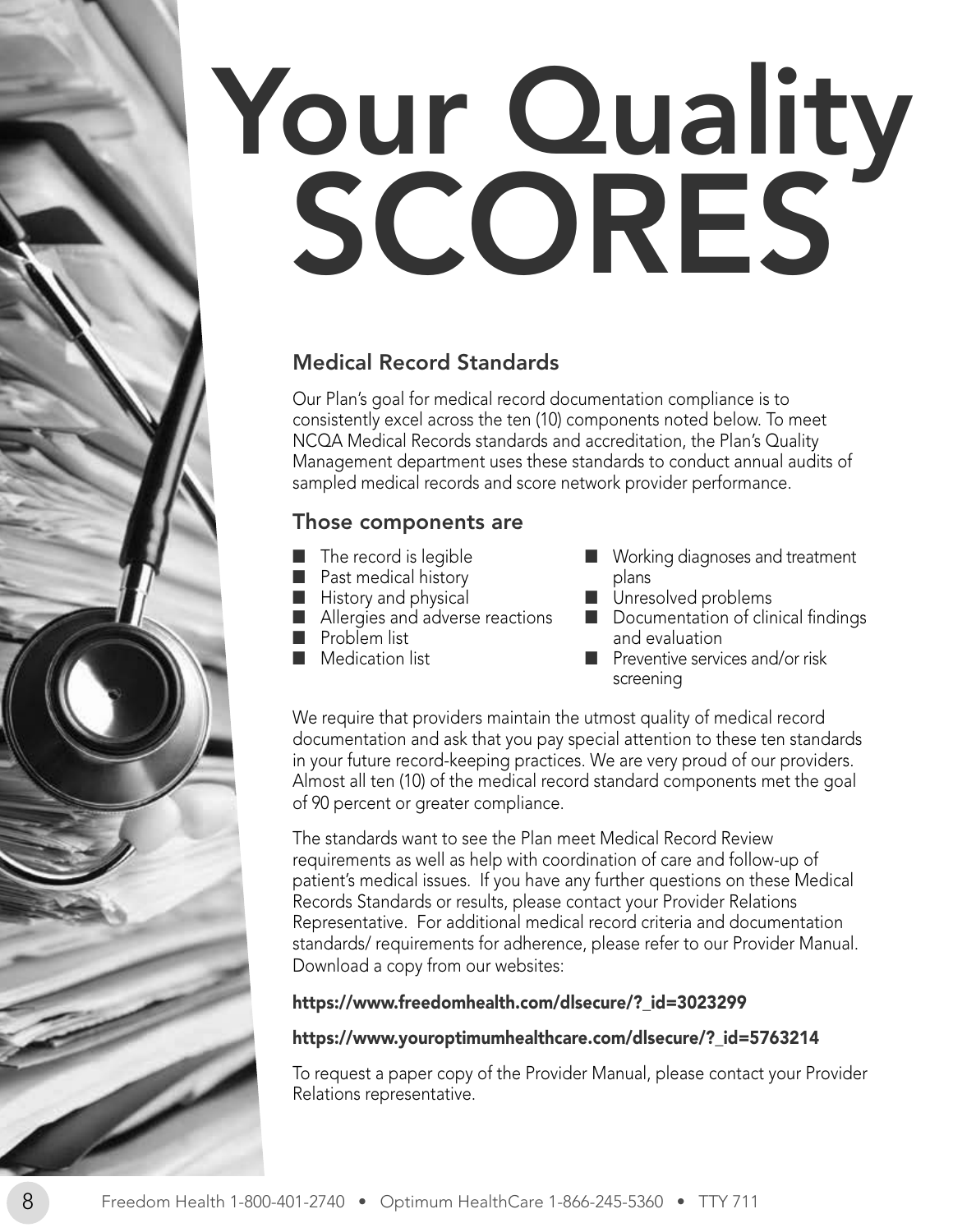#### **2019 MRR Standard Component CY2018 Freedom Health Frequency of**

#### **Total Survey**

|                                                                              | <b>IULAI JUIVEY</b> |  |
|------------------------------------------------------------------------------|---------------------|--|
| Is the record legible?                                                       | 100.0%              |  |
| Is there an appropriate past medical history in the record?                  | 92.2%               |  |
| Is the history and physical documented?                                      | 95.7%               |  |
| Are allergies and adverse reactions to<br>medications prominently displayed? | 90.8%               |  |
| Is there a completed problem list?                                           | 92.7%               |  |
| Is there a medication list?                                                  | 92.7%               |  |
| Is there a working diagnosis(es) and treatment plan(s)?                      | 92.6%               |  |
| Are unresolved problems documented?                                          | 75.7%               |  |
| Is there documentation of clinical findings and evaluation?                  | 96.3%               |  |
| Is there documentation of preventive<br>services and/or risk screening?      | 77.0%               |  |



Of those medical records reviewed, almost all met the goal of 90 percent or greater compliance. The only two (2) individual components that scored lower were "Are unresolved problems documented?" and "Is there documentation of preventive services and/or risk screening?" in which the frequency of the total survey were 75.7 and 77.0 percent, respectively.

#### **2019 MRR Standard Component CY2018 Optimum HealthCare Frequency of Total Survey**

|                                                                              | <u>ivuu Juliet</u> |
|------------------------------------------------------------------------------|--------------------|
| Is the record legible?                                                       | 100.0%             |
| Is there an appropriate past medical history in the record?                  | 86.7%              |
| Is the history and physical documented?                                      | 92.7%              |
| Are allergies and adverse reactions to<br>medications prominently displayed? | 93.6%              |
| Is there a completed problem list?                                           | 84.8%              |
| Is there a medication list?                                                  | 95.1%              |
| Is there a working diagnosis(es) and treatment plan(s)?                      | 97.0%              |
| Are unresolved problems documented?                                          | 90.3%              |
| Is there documentation of clinical findings and evaluation?                  | 99.4%              |
| Is there documentation of preventive<br>services and/or risk screening?      | 93.9%              |



Of those medical records reviewed, almost all met the goal of 90 percent or greater compliance. The two (2) individual components that scored lower than 90 percent was "Is there an appropriate past medical history in the record?" and "Is there a completed problem list?" in which the frequency of the total survey was 86.7 and 84.8 percent, respectively.

#### Follow-Up after Hospitalization for Mental Illness (FUH)

The percentage of discharges for members 6 years of age and older who were hospitalized for treatment of selected mental illness or intentional self-harm diagnoses and who had any one of the following with a mental health practitioner.

- Outpatient visit
- An intensive outpatient encounter or partial hospitalization
- A community mental health center visit
- Electroconvulsive therapy
- Observation visit

Two rates are reported:

- The percentage of discharges for which the member received follow-up within 30 days after discharge.
- The percentage of discharges for which the member received followup within 7 days after discharge.

The following time sensitive steps are required to meet measure compliance:

**30-Day Follow-Up:** A follow-up visit with a mental health practitioner within 30 days after discharge.

**7-Day Follow-Up:** A follow-up visit with a mental health practitioner within 7 days after discharge.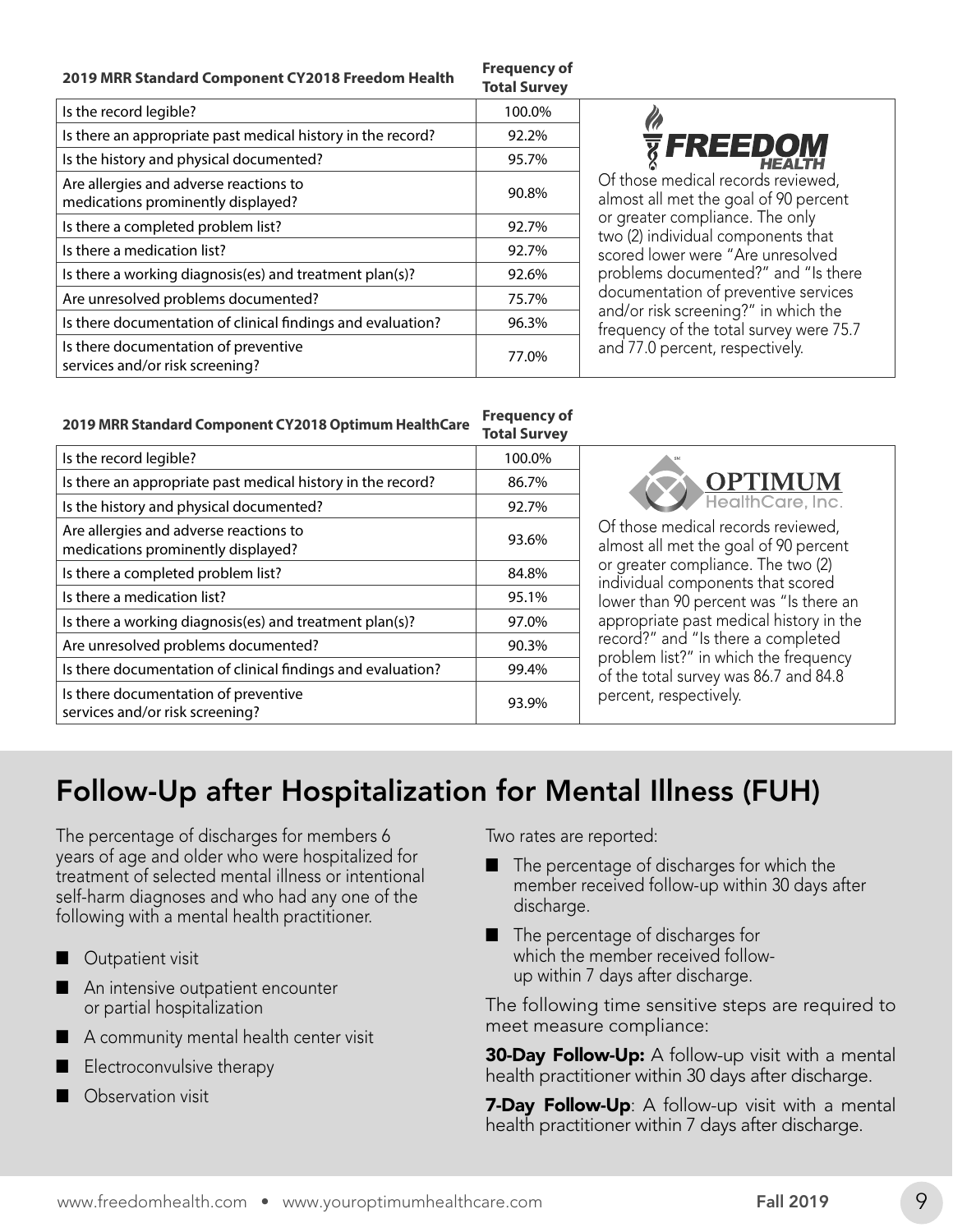



## **DTECTIO** ACCOUNTABILITY

#### Our Member's Rights and Responsibilities

Member Rights include those regarding Privacy and Security of our member's medical records, as per HIPAA. For example, members have a right to:

- Receive an accounting of all disclosures of their personal information to third parties
- Receive a written summary or explanation of their health condition
- Review, copy, and amend incorrect data in their medical records

We have also included member rights specific to Advance Directives. For example, no member shall be discriminated against for filing or not filing an Advance Directive. Members have a right to file an advance directive and have their wishes respected.

Freedom and Optimum HealthCare strongly endorses the rights of members as supported by State and Federal laws, NCQA, CMS and AHCA. The Plan regularly communicates its expectations of members to be responsible for certain aspects of the care and treatment they are offered and receive. In turn, Freedom and Optimum requires that all of its providers acknowledge and reinforce our member's rights and responsibilities.

Please note: As a provider, you may deny a member access to their medical records if you believe it could endanger them or someone else's physical safety, for some psychotherapy notes, for information compiled for a lawsuit, or for certain other limited circumstances.

Please contact your Provider Relations representative if you have questions about this provision of the law. For a full list of Member Rights and Responsibilities, please refer to our websites at:

[www.freedomhealth.com](https://www.freedomhealth.com)  $\rightarrow$  About Us  $\rightarrow$ Utilization & Quality  $\rightarrow$  Member Rights and Responsibilities

[www.youroptimumhealthcare.com](https://www.youroptimumhealthcare.com)  $\rightarrow$  About Us  $\rightarrow$  Utilization & Quality  $\rightarrow$  Member Rights and Responsibilities

FRAMET IN The plan accepts CAQH Proview<br>
Credentialing applications.<br>
When logging into the CAQH ProView<br>
Yourinformation, please evident of re-attest to<br>
yourinformation, please evident of anomone system<br>
updates and be s

# The plan accepts CAQH Proview

Credentialing applications.

When logging into the CAQH ProView Provider System to update or re-attest to your information, please review the informational banners used by CAQH to announce system updates and be sure to review the monthly ProView updates CAQH sends out via email.

Also, please continue to keep your credentialing application and attached documentation current in the CAQH Proview database. The following items are of much importance in the credentialing process:

- State Medical License(s) please include expiration date(s)
- **DEA Certificate**
- Valid Insurance Information
- **Practice locations**
- Hospital Admitting privileges OR if you are a PCP and you do not have hospital admitting privileges please ensure the Hospital Admitting Arrangements Supplemental Form is fully completed
- Partners/Covering Colleagues
- Questionnaire responses and explanations as required.

#### For Providers Not Part of CAQH Proview:

The plan sends notification and re-credentialing applications by mail four months in advance of a providers credentialing expiration date. The notification cover letter specifies the steps and documents needed for re-credentialing, as well as the deadline for the submission of all current information. Maintaining Active provider status is dependent upon completion of the recredentialing process prior to the three-year expiration date.

#### Thank you for your timely submission!

…and one more quick reminder, please promptly notify us of any change in your location or other credential, or if you are adding a new practitioner to your practice.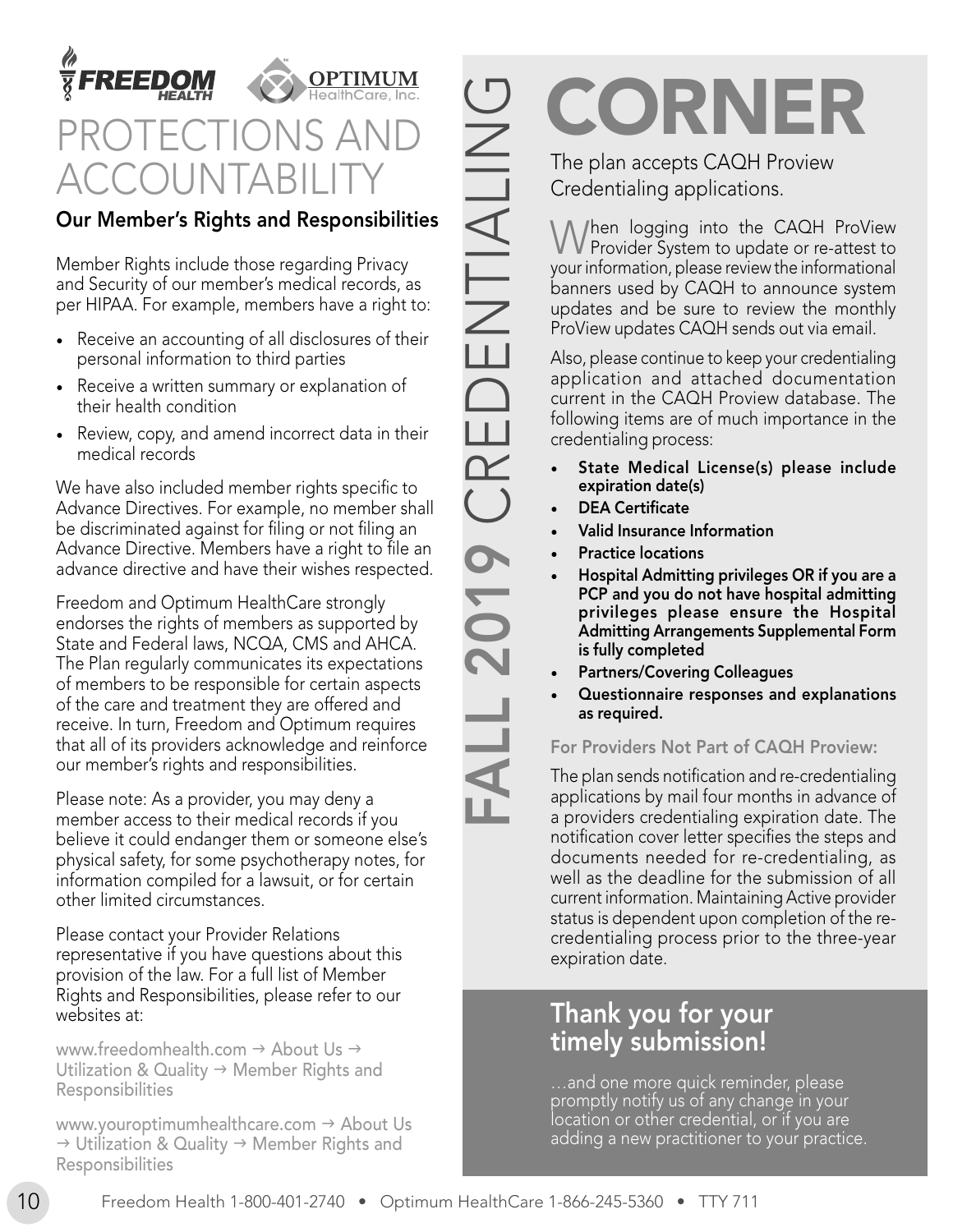|                         | <b>PROVIDER RELATIONS DEPARTMENT</b>                                                                                                                                                                                                                                                                                                                                                                                                                                                                                                                                                                                                                                                                                                                                                                                                                                                                                                                                                                                                                                                                                                                                                                |                                                                                                                                                                                                                                                                                                                                                                                                                                                                                                         |                                                                                                                                                                                                                                                                                                                                                                                                                                                                                                                                                               |                                                                                                                                                                                                                                                        |                                                                                                                                                                                                                                                                                                                                                                                                                                                            |                                                                                                                                                                                                                                                                                                                                                                                                                                                                                                                                                                                                                                             |
|-------------------------|-----------------------------------------------------------------------------------------------------------------------------------------------------------------------------------------------------------------------------------------------------------------------------------------------------------------------------------------------------------------------------------------------------------------------------------------------------------------------------------------------------------------------------------------------------------------------------------------------------------------------------------------------------------------------------------------------------------------------------------------------------------------------------------------------------------------------------------------------------------------------------------------------------------------------------------------------------------------------------------------------------------------------------------------------------------------------------------------------------------------------------------------------------------------------------------------------------|---------------------------------------------------------------------------------------------------------------------------------------------------------------------------------------------------------------------------------------------------------------------------------------------------------------------------------------------------------------------------------------------------------------------------------------------------------------------------------------------------------|---------------------------------------------------------------------------------------------------------------------------------------------------------------------------------------------------------------------------------------------------------------------------------------------------------------------------------------------------------------------------------------------------------------------------------------------------------------------------------------------------------------------------------------------------------------|--------------------------------------------------------------------------------------------------------------------------------------------------------------------------------------------------------------------------------------------------------|------------------------------------------------------------------------------------------------------------------------------------------------------------------------------------------------------------------------------------------------------------------------------------------------------------------------------------------------------------------------------------------------------------------------------------------------------------|---------------------------------------------------------------------------------------------------------------------------------------------------------------------------------------------------------------------------------------------------------------------------------------------------------------------------------------------------------------------------------------------------------------------------------------------------------------------------------------------------------------------------------------------------------------------------------------------------------------------------------------------|
| stration<br>ą           | Title<br><b>Chief Operating Officer</b><br>Executive Administrative Assistant to CEO & COO<br>Director, Network Relations<br>Provider Network Mgr I - Statewide Physician and Hospital Groups<br>Network Contract Administrator<br>Network Directory Spec Ld<br>Network Directory Spec Sr<br>Network Directory Spec Sr<br>Network Directory Spec Sr<br>Manager I, Claims<br>Provider Pay Reconsider Analyst I<br>Provider Pay Reconsider Analyst<br>Provider Pay Reconsider Analyst I<br>Provider Pay Reconsider Analyst I<br>Provider Pay Reconsider Analyst I<br>Provider Pay Reconsider Analyst I<br>Project Manager, Sr.<br>Project Administrator                                                                                                                                                                                                                                                                                                                                                                                                                                                                                                                                               | Name<br>Nancy Gareau<br><b>Tammy Taylor</b><br>Adrian Goluch<br><b>Christopher Caballero</b><br>Michelle Woodard<br><b>Bhoshile Mangru</b><br>Shawn Khurana<br><b>Ariel Lyles</b><br>Alexis Bissen<br>Jacqueline Glymph - Anderson<br>Cheryl Taylor<br>Susie Heffner<br>Maribel Cruz<br><b>Shannon Rees</b><br>Lakelia Tookes<br>Jose Garcia<br>Marcos Vazquez<br><b>Bansri Patel</b>                                                                                                                   | Office Number Ext<br>$(813) 506 - 6022$<br>$(813) 506 - 6000$<br>(813) 506-6000<br>$(813) 506 - 6000$<br>(813) 506-6000<br>$(813) 506 - 6000$<br>(813) 506-6000<br>$(813) 506 - 6000$<br>(813) 506-6000<br>$(813) 506 - 6000$<br>(813) 506-6000<br>$(813) 506 - 6000$<br>(813) 506-6000<br>(813) 506-6000<br>$(813) 506 - 6000$<br>$(813) 506 - 6000$<br>$(813) 506 - 6000$<br>(813) 506-6000                                                                                                                                                                 | Fax<br>11267<br>11377<br>11354<br>11713<br>11256<br>11117<br>11187<br>19189<br>19169<br>11085<br>11285<br>11329<br>11087<br>19168<br>19182<br>11467<br>11044<br>11972                                                                                  | (813) 506-6257<br>(813) 506-6250<br>(813) 506-6243<br>(813) 506-6243<br>(813) 506-6243<br>(813) 506-6243<br>$(813) 506-6243$<br>$(813) 506-6243$<br>$(813) 506-6243$<br>$(813) 506-6257$<br>(813) 506-6257<br>(813) 506-6257<br>(813) 506-6257<br>(813) 506-6257<br>(813) 506-6257<br>(813) 506-6257<br>$(813) 506 - 6186$<br>$(813)$ 506-6155                                                                                                             | E-mail<br>ngareau@freedomh.com<br>tetaylor@freedomh.com<br>agoluch@freedomh.com<br>Ccaballero@freedomh.com<br>Mwoodard@freedomh.com<br>bmangru@freedomh.com<br>skhurana@freedomh.com<br>Alyles@freedomh.com<br>abissen@freedomh.com<br>janderson@freedomh.com<br>ctaylor@freedomh.com<br>sheffner@freedomh.com<br>mcruz@freedomh.com<br>srees@freedomh.com<br>ltookes@freedomh.com<br>jgarcia02@freedomh.com<br>mvazquez@freedomh.com<br>bhpatel@freedomh.com                                                                                                                                                                               |
| Ē                       | Title<br>Manager II, Provider Network Mgmt/Relations - Out Pt. Therapy, SNF, Home Health, Dialysis, Behavioral Health Ken Hacek<br>Provider Network Manager II - Home Health<br>Provider Network Manager I - Dialysis<br>Provider Network Manager I - Behavioral Health<br>Provider Network Manager I - SNF<br>Provider Network Manager I - Out Patient Therapy<br>Provider Contract Specialist - In House<br>Manager II, Provider Network Mgmt/Relations - Gym, Vision, Lab, Dental, Hearing, Trans, Chiro, Podiatry<br>Network Management Rep, Sr. - Vision, Dental, Hearing, Transportation, Chiro, Podiatry<br>Network Management Rep - Gym, Vision, Lab, Dental, Hearing, Trans, Chiro, Podiatry<br>Manager II, Provider Network Mgmt/Relations - Ancillary Contracting DME, IV Infusion, Orthotics/<br>Prosthetics, Urgent Care<br>Provider Network Manager<br>Provider Network Manager<br>Provider Network Manager<br>Provider Network Manager<br>Network Management Rep                                                                                                                                                                                                                     | Name<br>Sheila Peglow<br><b>Tara Fisher</b><br>Alba Rivera<br>Melanie Paulk<br>Peter Vega<br>Marquessa Jefferson<br>Nick Patel<br>Debbie Nix<br>Kenneth Daniels<br>Smita Shah<br>Maureen Shillingford<br><b>Fatemeh Sanchez</b><br>Mary C. Young<br>Amit Bhatt<br>open                                                                                                                                                                                                                                  | Office Number Ext<br>$(813) 506 - 6000$<br>(813) 506-6000<br>$(813) 506 - 6000$<br>$(813) 506 - 6000$<br>$(813) 506 - 6000$<br>$(813) 506 - 6000$<br>$(813) 506 - 6000$<br>(813) 506-6104<br>$(813) 506 - 6000$<br>$(813) 506 - 6000$<br>$(813) 506 - 6000$<br>(813) 506-6000<br>$(813) 506 - 6000$<br>(813) 506-6000<br>(813) 506-6000<br>(813) 506-6000                                                                                                                                                                                                     | Fax<br>11037<br>11060<br>11746<br>11958<br>11181<br>11542<br>11419<br>11158<br>11949<br>11417<br>11441<br>11913<br>11553<br>11456<br>11486                                                                                                             | (813) 490-5324<br>(813) 490-5324<br>$(813) 506-6243$<br>$(813) 490-5324$<br>$(813) 490-5324$<br>$(813) 506-6243$<br>(813) 506-6243<br>(813) 506-6243<br>(813) 506-6243<br>$(813) 506 - 6243$<br>(813) 506-6243<br>(813) 506-6243<br>(813) 506-6243<br>(813) 506-6243<br>(813) 506-6243<br>(813) 506-6243                                                                                                                                                   | E-mail<br>khacek@freedomh.com<br>speglow@freedomh.com<br>tfisher@freedomh.com<br>acrivera@freedomh.com<br>mpaulk@freedomh.com<br>Pvega@freedomh.com<br>marjones@freedomh.com<br>npatel@freedomh.com<br>dnix@freedomh.com<br>kdaniels@freedomh.com<br>sshah02@freedomh.com<br>mshillingford@freedomh.com<br>fsanchez@freedomh.com<br>mcyoung@freedomh.com<br>abhatt@freedomh.com                                                                                                                                                                                                                                                             |
| Florida<br><u>ន</u> ្ល  | <b>Title</b><br>Director, Network Relations<br>Provider Network Manager II- PCP's in Marion County<br>Provider Network Manager I- Specialists in Marion County<br><b>Provider Contract Specialist</b><br><b>Provider Contract Specialist</b><br>Provider Network Manager II- PCP's in Lake & Sumter Counties<br>Provider Network Manager I- Specialists in Lake & Sumter Counties<br>Provider Network Manager I- PCP's in Lake, Marion & Sumter Counties<br><b>Title</b><br>Director, Network Relations<br>Network Development Analyst Lead<br>Provider Network Manager II - PCPs in Hills County<br>Provider Network Manager II - PCPs in Pasco County<br>Provider Network Manager I - PCPs in Polk County<br>Provider Network Manager I - PCPs in Pinellas County<br>Provider Network Manager II -Specialists in Hills and Polk Counties<br>Provider Network Manager I - Specialists in Pinellas and Pasco Counties<br>Provider Contract Specialist Sr.<br><b>Provider Contract Specialist</b><br>Provider Contract Specialist I<br>Grievance / Appeals Rep I<br>Grievance / Appeals Rep I<br>Grievance / Appeals Rep I<br>Grievance / Appeals Rep I<br>Grievance / Appeals Rep I<br>Title        | <b>Name</b><br>Sheri Hackney<br><b>Patty Carrow</b><br>Cheryl Haley<br>Caitlin Mercado<br>Rochelle Randall<br>Joann Adams<br>Shannon Bethea<br>Jessica Crandall<br><b>Name</b><br>Lisa Myers<br>Linda Cornell<br>Raquel Rosa<br>Jennifer Beaton<br>Aubrette Johnson<br><b>Travis Nipper</b><br><b>Ted Esteves</b><br>Harshit Patel<br>Dennis Samuels<br>Candi Thompson<br>Harshida Patel<br><b>Marion Policarpio</b><br>Ebony Baker<br>Anthony Mckenzie<br>Delticeer Williams<br>Johanna Arroyo<br>Name | Office Number Ext<br>(352) 237-2351<br>(352) 586-9838<br>(352) 237-2351<br>(407) 965-2684<br>(352) 237-2351<br>(352) 237-2351<br>(352) 857-9507<br>(352) 857-6739<br>(352) 231-1204<br><b>Office Number</b><br>$(813) 506 - 6000$<br>(813) 506-6000<br>$(813) 506 - 6000$<br>(813) 506-6000<br>$(813) 506 - 6000$<br>(813) 506-6000<br>$(813) 506 - 6000$<br>(813) 506-6000<br>$(813)$ 506-6000<br>(813) 506-6000<br>(813) 506-6000<br>(813) 506-6000<br>$(813) 506 - 6000$<br>(813) 506-6000<br>$(813) 506 - 6000$<br>(813) 506-6000<br><b>Office Number</b> | Fax<br>22011<br>N/A<br>22006<br>22111<br>22007<br>N/A<br>N/A<br>N/A<br><b>Ext</b><br>Fax<br>11110<br>11104<br>11265<br>11272<br>11043<br>11959<br>11716<br>11464<br>11858<br>11465<br>19190<br>11975<br>11191<br>11036<br>11969<br>11513<br>Ext<br>Fax | (877) 202-1153<br>(877) 202-1153<br>(877) 202-1153<br>(877) 202-1153<br>(877) 202-1153<br>(877) 202-1153<br>(877) 202-1153<br>(877) 202-1153<br>(813) 506-6236<br>(813) 506-6236<br>(813) 506-6236<br>(813) 506-6236<br>(813) 506-6236<br>(813) 506-6236<br>$(813) 506 - 6236$<br>(813) 506-6236<br>$(813)$ 506-6236<br>$(813)$ 506-6236<br>(813) 506-6236<br>(813) 506-6236<br>(813) 506-6236<br>(813) 506-6236<br>$(813) 506 - 6236$<br>$(813)$ 506-6236 | E-mail<br>shackney@freedomh.com<br>pcarrow@freedomh.com<br>chaley@freedomh.com<br>cmercado@freedomh.com<br>rrandall@freedomh.com<br>jadams01@freedomh.com<br>sbethea@freedomh.com<br>jcrandall@freedomh.com<br>E-mail<br>Imyers@freedomh.com<br>lcornell@freedomh.com<br>rrosa@freedomh.com<br>jbeaton@freedomh.com<br>ajohnson@freedomh.com<br>tinipper@freedomh.com<br>testeves@freedomh.com<br>hpatel01@freedomh.com<br>dsamuels@freedomh.com<br>cthompson@freedomh.com<br>hpatel@freedomh.com<br>mpolicarpio@freedomh.com<br>ebaker@freedomh.com<br>amckenzie@freedomh.com<br>ddwilliams@freedomh.com<br>jarroyo@freedomh.com<br>E-mail |
| <b>Coast</b><br>కె<br>g | Manager II, Provider Network Mgmt/Relations - West Coast Region<br>Provider Network Manager I - Specialists for Citrus/Hernando<br>Provider Network Manager II - PCPs for Hernando<br>Provider Network Manager I - PCPs for Citrus<br>Provider Contract Specialist I - In House<br><b>Title</b><br>Manager II, Provider Network Mgmt/Relations - Gulf Coast Region<br>Provider Network Manager I - PCPs for Manatee County<br>Provider Network Manager I - PCPs for Sarasota County<br>Provider Network Manager I - PCPs for Charlotte, Lee, and Collier Counties<br>Provider Network Manager I - Specialists for Manatee and Sarasota Counties<br>Provider Network Manager I - Specialists for Collier, Lee and Charlotte Counties<br>Title<br>Manager II, Provider Network Mgmt/Relations - Central Florida Region<br>Network Development Analyst Ld-HEDIS/PCPs - Central Florida Region<br>Provider Network Mgr I - PCPs - Orange County<br>Network Management Rep- In House - Central FL Counties<br>Provider Network Mgr I - Specialists - Brevard and Volusia Counties<br>Provider Network Mgr I - Specialists - Orange and Seminole Counties<br>Provider Network Mgr I - PCPs Brevard County | Ronicia "Ro" Washington<br>Kristen Doherty<br>Sandra Altman<br>Stephanne Gomez<br>Lauriet Marquina<br><b>Name</b><br>Debra Howard<br><b>Kyle Bryant</b><br>Latiesha Nevils<br>Vanessa Joppich<br>Caitlin Riley<br>Lisa Cook<br><b>Name</b><br>Michelle Molina<br>Dawn Smith<br>Angel Rodgers<br>Odessa Hunter<br>Jennifer Solano Lucas<br>Juanita DeJesus                                                                                                                                               | $(813) 506 - 6000$<br>$(813) 506 - 6000$<br>$(813) 506 - 6000$<br>$(813) 506 - 6000$<br>(813) 506-6000<br><b>Office Number</b><br>$(813) 506 - 6000$<br>$(813) 506 - 6000$<br>(813) 506-6000<br>(813) 506-6000<br>(813) 506-6000<br>$(813) 506 - 6000$<br><b>Office Number</b><br><b>CHILE NATIONAL SECTION SECTION</b><br>(407) 965-2684<br>(407) 965-2684<br>(407) 965-2684<br>(407) 965-2684<br>(407) 965-2684<br>(407) 965-2684<br>(407) 965-2684<br>(407) 965-2684<br>(407) 965-2684                                                                     | 22051<br>22060<br>11311<br>22052<br>N/A<br><b>Ext</b><br>Fax<br>22161<br>22165<br>22168<br>22162<br>Ext<br>Fax<br>22108<br>22114<br>22113<br>22109<br>22117<br>22107                                                                                   | (813)-506-6236<br>(813)-506-6236<br>(813)-506-6236<br>$(813) - 506 - 6236$<br>(877) 479-3983<br>(877) 479-3983<br>(877) 479-3983<br>(877) 479-3983<br>(877) 479-3983<br>(877) 479-3983<br>Fax<br>(321) 397-5639<br>(321) 397-5639<br>(321) 397-5639<br>(321) 397-5639<br>(321) 397-5639<br>(321) 397-5639<br>(321) 397-5639<br>(321) 397-5639                                                                                                              | rwashington@freedomh.com<br>kdoherty@freedomh.com<br>saltman@freedomh.com<br>sgomez@freedomh.com<br>Imarquina@freedomh.com<br>E-mail<br>dehoward@freedomh.com<br>kbryant@freedomh.com<br>Inevils@freedomh.com<br>vjoppich@freedomh.com<br>criley@freedomh.com<br>lcook@freedomh.com<br>E-mail<br>mmolina@freedomh.com<br>drsmith@freedomh.com<br>alrodgers@freedomh.com<br>oehunter@freedomh.com<br>jslucas@freedomh.com<br>Jdejesus@freedomh.com                                                                                                                                                                                           |
| South                   | Provider Network Mgr I - PCPs and Specialists for Osceola County<br>Provider Network Mgr I - PCPs - Seminole and Volusia Counties<br>Title<br>Provider Contract Specialist I - Palm Beach, Broward, and Miami-Dade<br>Provider Contract Specialist I - St Lucie, Indian River, Martin<br>Provider Network Mgr I - PCPs for Miami-Dade and Palm Beach<br>Provider Network Mgr I - PCPs for Palm Beach<br>Provider Network Mgr I - PCPs for Broward County<br>Provider Network Mgr I - Specialists for Dade, Broward, Palm Beach, Martin, Indian River, St. Lucie<br>Title<br>Provider Network Manager Sr. - St Lucie, Indian River, Martin County                                                                                                                                                                                                                                                                                                                                                                                                                                                                                                                                                    | <b>Phyllis Gold</b><br>Suhelie Rodriguez<br>Laude Rodriguez<br><b>Name</b><br>Ileana Escobosa<br>Angel Gonzalez<br>Yeslin Marcos<br>Mercedes Ortega<br>Christian Sirven<br>Yvette Mills<br>Name<br>Belkys Vargas                                                                                                                                                                                                                                                                                        | <b>Office Number</b><br>$(813) 506 - 6000$<br>(813) 506-6000<br>$(305) 389 - 2282$<br>(813) 422-8468<br>(813) 399-0131<br>(813) 347-7522<br>Office Number Ext<br>(561) 880-7712                                                                                                                                                                                                                                                                                                                                                                               | 22116<br>22106<br>22110<br><b>Ext</b><br>Fax<br>11953<br>11496<br>N/A<br>N/A<br>N/A<br>Fax<br>N/A                                                                                                                                                      | (813) 506-6236<br>(813) 506-6236<br>(813) 506-6243<br>(813) 506-6243<br>(813) 506-6243<br>(813) 506-6243<br>(321) 397-5639                                                                                                                                                                                                                                                                                                                                 | pgold@freedomh.com<br>Rodriguezs@freedomh.com<br>Imrodriguez@freedomh.com<br>E-mail<br>iescobosa@freedomh.com<br>agonzalez@freedomh.com<br>Ymarcos@freedomh.com<br>Mortega@freedomh.com<br>CSirven@freedomh.com<br>Ymills@freedomh.com<br>E-mail<br>bvargas@freedomh.com                                                                                                                                                                                                                                                                                                                                                                    |

[www.freedomhealth.com](https://www.freedomhealth.com) • [www.youroptimumhealthcare.com](https://www.youroptimumhealthcare.com) Fall 2019 Fall 2019 11